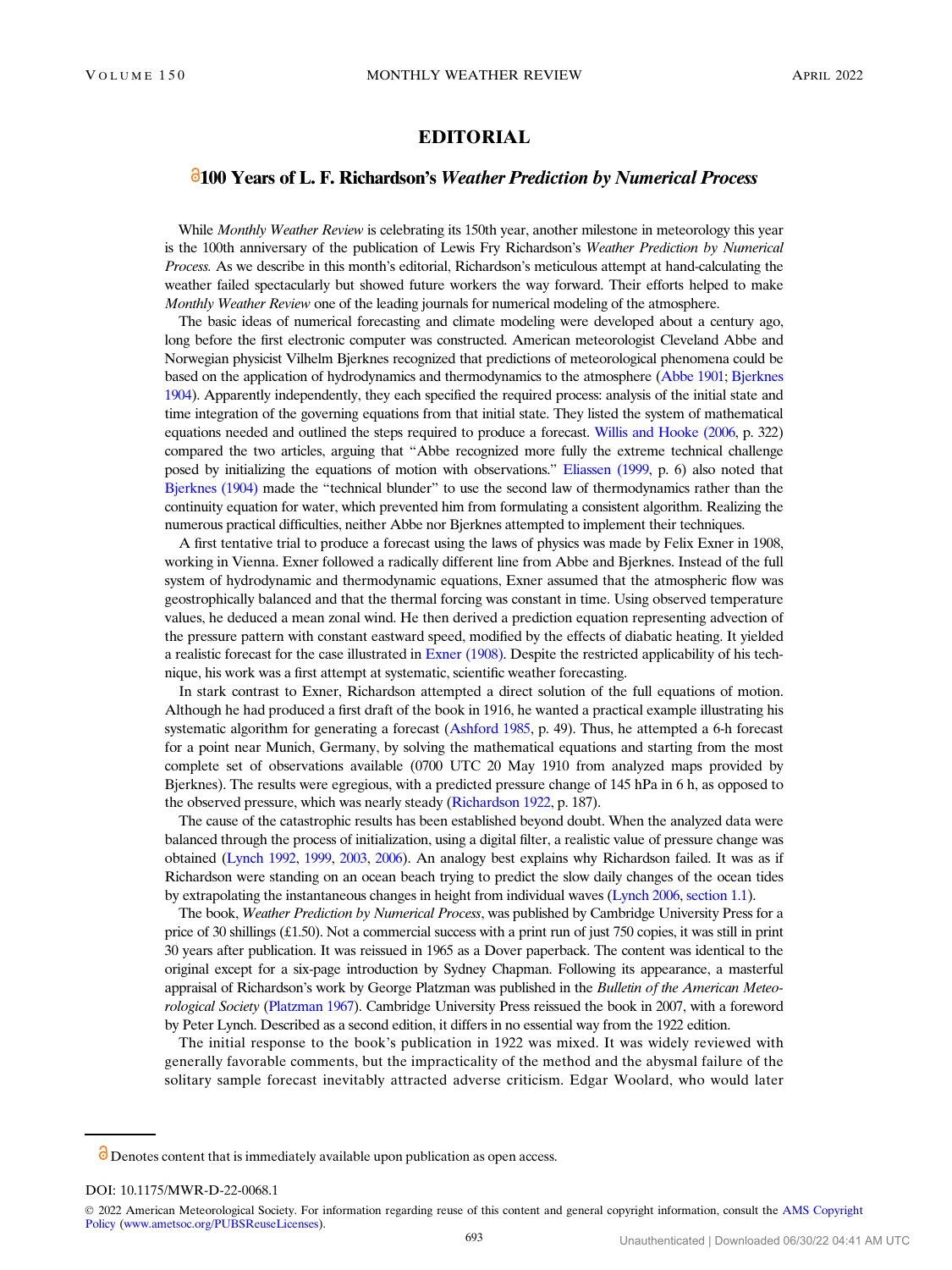<span id="page-1-0"></span>become the editor of Monthly Weather Review (1936–45), wrote a review of the book in Monthly Weather Review [\(Woolard 1922\)](#page-2-0) upon its publication, which says in part

[t]his book is an admirable study of an eminently important problem; being a first attempt in this extraordinarily difficult and complex field, it necessarily possesses, self-confessedly, many imperfections; and is by no means, of course, the final word; however, it indicates a line of attack on the problem, and invites further study with a view to improvement and extension.

On the other hand, Harvard meteorology professor Alexander McAdie wrote that the book "will probably be quickly placed on a library shelf and allowed to rest undisturbed by most of those who purchase a copy" ([McAdie 1923\)](#page-2-0). Indeed, this is essentially what happened.

Richardson's work was not taken seriously by most meteorologists at the time of publication, and his book failed to have any significant impact on the practice of weather forecasting during the decades following its publication. Nevertheless, his work is the foundation upon which modern forecasting is built. Several key developments in the ensuing decades set the scene for later progress. Timely observations of the atmosphere in three dimensions were becoming available following the invention of the radiosonde. Developments in the theory of meteorology provided crucial understanding of atmospheric dynamics and the filtered equations necessary to calculate the synoptic-scale tendencies. Advances in numerical analysis led to the design of stable algorithms. Last, the development of digital computers provided a way of attacking the enormous computational task involved in weather forecasting; all of these advances led to the first weather prediction by computer [\(Charney et al. 1950\)](#page-2-0). That history leading to modern operational numerical weather prediction is described by [Lynch \(2006](#page-2-0), [2008\)](#page-2-0), [Harper \(2006\)](#page-2-0), and [Harper et al. \(2007\)](#page-2-0).

The development of comprehensive models of the atmosphere is undoubtedly one of the finest achievements of meteorology in the twentieth century, recognized in part by the Nobel Prize awarded to Syukuro Manabe in 2021. Numerical models continue to develop, with Monthly Weather Review leading the way in publishing the latest developments in model architecture, data assimilation to produce improved initial conditions, new model architectures and numerical algorithms for more precise and faster computations, and model verification studies to determine the best experimental approaches to employ in an operational environment. These developments have made the dreams of Abbe, Bjerknes, and Richardson an everyday reality. Meteorology is now firmly established as a quantitative science, and its value and validity are demonstrated daily by the acid test of any science, its ability to predict the future.

In his review of [Richardson \(1922\),](#page-2-0) Woolard asked, "What satisfaction is there in being able to calculate to-morrow's weather if it takes us a year to do it?" Answering that question eight years earlier, [Bjerknes](#page-2-0) [\(1914\)](#page-2-0) wrote, "If only the calculation shall agree with the facts, the scientific victory will be won." He continued, "It may require years to bore a tunnel through a mountain. Many a laborer may not live to see the cut finished. Nevertheless this will not prevent later comers from riding through the tunnel at express-train speed." Woolard continued, "It is sincerely to be hoped that the author will continue his excellent work along these lines, and that other investigators will be attracted to the field which he has opened up." Although Richardson would later move from meteorology to research in other fields, many other investigators did develop his ideas about forecasting, as the pages of Monthly Weather Review over the next century proudly reveal.

Today, we are those later comers.

David M. Schultz Chief Editor

Peter Lynch University College Dublin

## **REFERENCES**

- Abbe, C., 1901: The physical basis of long-range weather forecasts. Mon. Wea. Rev., 29, 551–561, [https://doi.](https://doi.org/10.1175/1520-0493(1901)29[551c:TPBOLW]2.0.CO;2) [org/10.1175/1520-0493\(1901\)29\[551c:TPBOLW\]2.0.CO;2.](https://doi.org/10.1175/1520-0493(1901)29[551c:TPBOLW]2.0.CO;2)
- Ashford, O. M., 1985: Prophet-or Professor? The Life and Work of Lewis Fry Richardson. Adam Hilger,  $xiv + 304$  pp.
- Bjerknes, V., 1904: Das Problem der Wettervorhersage, betrachtet vom Standpunkte der Mechanik und der Physik. Meteor. Z., 21, 1–7. [The problem of weather prediction, considered from the viewpoints of mechanics and physics. Translated and edited by E. Volken and S. Brönnimann,  $2009$ : Meteor.  $Z$ , 18, 663–667.]